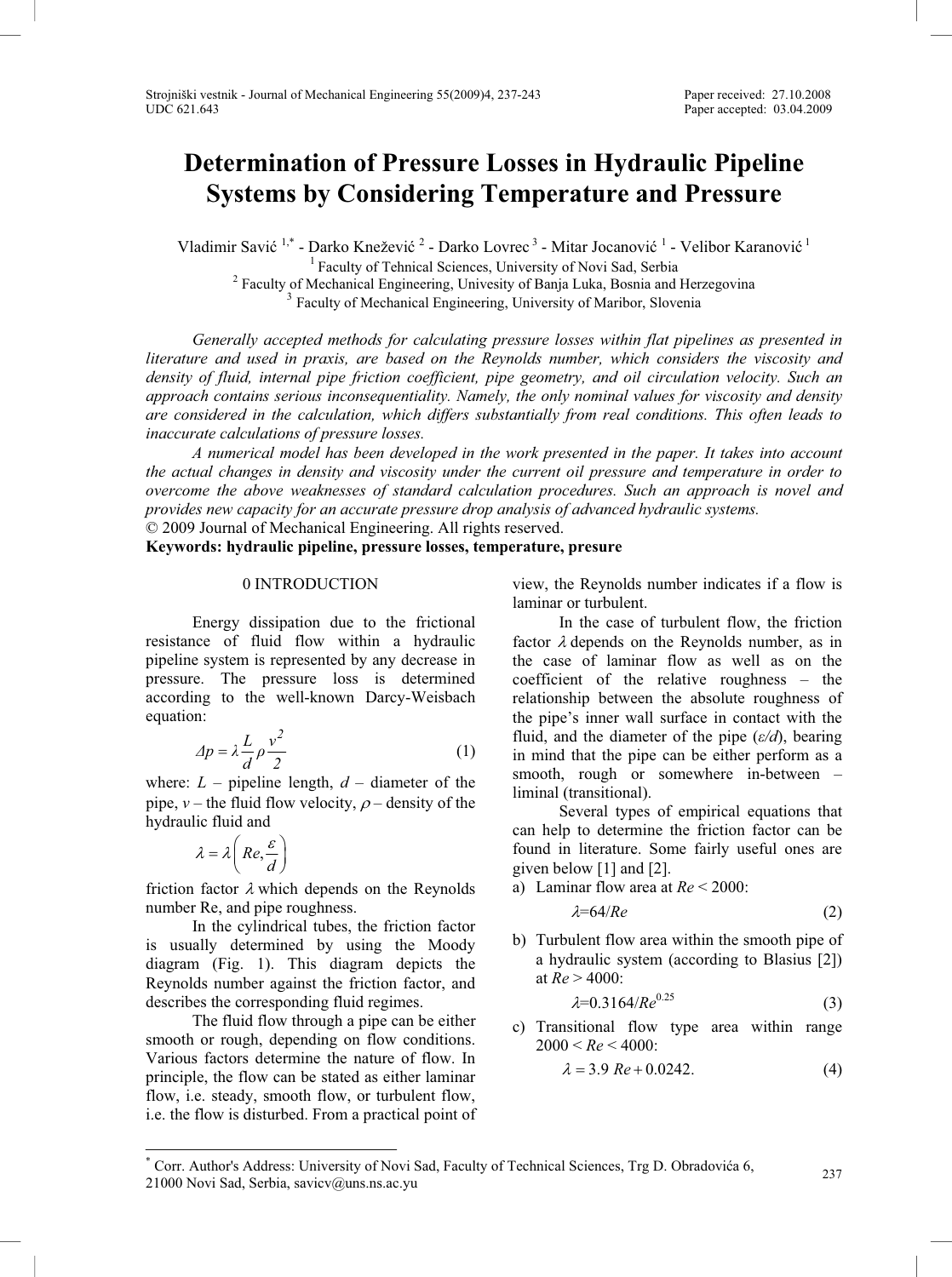

Fig. 1. *Moody diagram for the determination of flow regimes with regard to internal friction coefficient [2]* 

d) The Reynolds number value can be estimated using the following equation:

$$
Re = v d/v \tag{5}
$$

where  $v \, [\text{m}^2/\text{s}]$  – kinematic viscosity, d [m] – pipe diameter,  $v$  [m/s] – average fluid flow velocity.

Most of the authors [1] legitimately assume that all the hydraulic pipeline systems are smooth because:

- a) Pipes are produced by precise drawing with low absolute roughness values 0.01 to 0.002 mm (average value 0.006 mm).
- b) The applied Reynolds number is most often in the order of medium values, i.e. between 1000 and 20000 so the friction factor value is at the limit of what is considered smooth (the lowest curve in Moody's diagram represents smooth hydraulic pipes).

Numerical verification of the aforementioned statement is based on the calculation within the following boundary values:

a) mostly used hydraulic pipelines range in diameter from 10 to 50 mm, so that the relative roughness  $\varepsilon/d$  is within the range of

0.0006 to 0.00012

which is at the lower end of the relative roughness, as depicted in Moody's diagram (see Fig. 1);

- b) usually fluid flow velocity  $v = 1$  to 6 m/s;
- c) common kinematic viscosity at operating temperature (16 to 54) $\cdot$ 10<sup>-6</sup> m<sup>2</sup>/s are borderline values of the optimum viscosity for the e.g. axis piston pumps.

For the borderline areas, the Reynolds number falls within the range indicated in Table 1.

Table 1. *Dependency of Reynolds number of the pipeline and fluid properties* 

| Dimension           |                                     | Number value |     |     |    |      |     |       |      |
|---------------------|-------------------------------------|--------------|-----|-----|----|------|-----|-------|------|
| Pipe diameter       | [mm]                                | 10           |     |     |    | 50   |     |       |      |
| Flow speed          | [m/s]                               | 1.0          |     | 6.0 |    | 1.0  |     | 6.0   |      |
| Kinematic viscosity | $\left[\text{mm}^2/\text{s}\right]$ | 16           | 54  | 16  | 54 | 16   | 54  | 16    | 54   |
| Reynolds number     | $\overline{\phantom{0}}$            | 625          | 185 |     |    | 3125 | 925 | 18750 | 5550 |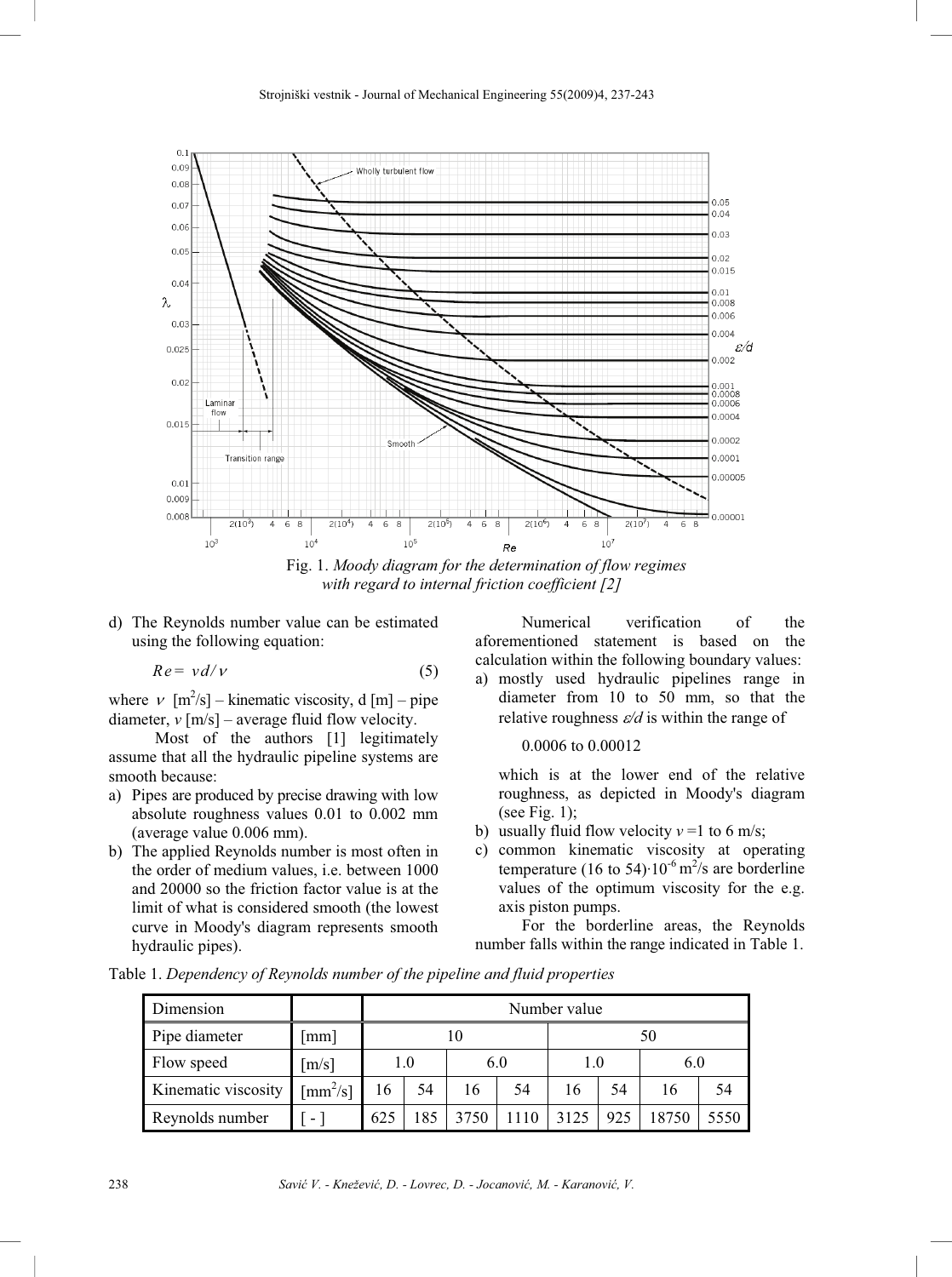When analyzing the values of the Reynolds number, two conclusions can be drawn. The Reynolds number will increase with diameters  $d > 50$  mm, flov speed  $v > 6.0$  m/s, and kinematic viscosity  $v < 16$  mm<sup>2</sup>/s, whereas the Reynolds number will decrease with  $d \le 10$  mm,  $v \le 1.0$  m/s and  $\nu < 54$  mm<sup>2</sup>/s.

It follows, that the friction factor of the mineral hydraulic oil-flow through hydraulic pipeline can be determined with satisfactory accuracy, using the Eqs. (2) to (4) and the pipeline of the hydraulic system may be treated as smooth.

## 1 INFLUENCE OF TEMPERATURE AND PRESSURE CHANGES ON PHYSICAL-CHEMICAL PROPERTIES OF HYDRAULIC FLUID

The characteristic physical values of all hydraulic fluids which have a deciding influence on the loss of energy are density  $\rho$  and viscosity  $\nu$ of the fluid. Both are temperature (*T*) and pressure (*p*) dependent values:  $\rho = \rho(p,T)$ ,  $v = v(p,T)$ .

#### **2.1 Density of Fluid**

Density is defined as the mass of fluid per unit volume:

$$
\rho = \frac{m}{V} \tag{6}
$$

where: m  $[kg]$  – mass, V  $[m^3]$  – volume.

The density of a hydraulic fluid is measured under atmospheric pressure at  $T = 288$  K. Any increase in temperature results in increased fluid volume, whereas the fluid volume decreases according to any rise in pressure (and contrarily in the reverse order of temperature and pressure changes).

Density changes as a consequence of temperature and pressure changes can be given in the form of a total differential:

$$
d\rho = \left(\frac{d\rho}{dT}\right)_p dT + \left(\frac{d\rho}{dp}\right)_T dp
$$

or in a rewritten form:

$$
\frac{d\rho}{\rho} = -a_p \ dT + \frac{1}{K_T} d_p \tag{7}
$$

from where results  $\alpha_p$  - volumetric temperature fluid expansion coefficient by constant pressure:

$$
\alpha_p = -\frac{1}{\rho} \left( \frac{dp}{dT} \right)_p \tag{8}
$$

and  $K_T$  – isothermal compression module

$$
K_T = \rho \left(\frac{dp}{d\rho}\right)_T.
$$
 (9)

## *2.1.1 The Effect of Temperature on the Oil Density*

Using the law of mass conservation  $(m = \rho V = const.)$  according Eqs. (8) and (9), two equivalent models can be expressed by the following equations:

$$
\alpha_p = \frac{1}{V} \left( \frac{dV}{dT} \right)_p \tag{10}
$$

and

$$
K_T = -V \left(\frac{dp}{dV}\right)_T \tag{11}
$$

Coefficient  $\alpha_p$  serves to define the relative change of fluid (volumetric) density. This is dependent on the mean molecular weight of the hydrocarbon. Figure 2 shows a diagram of coefficient change, as drawn-up on the bases of the tested numerical values [3].

Based on the experimentally verified Equation [4]:

$$
\left(\frac{d\rho}{dT}\right)_p = -\alpha_p \ \rho = const
$$

it is possible to derive an equation which describes the relationship between the hydraulic oil density for any temperature, and the atmospheric pressure, using the values that apply to the density at  $T = 288$  K [4]:

$$
\rho_x = \rho_{15} \left[ 1 - \alpha_{15} \left( T - 288 \right) \right] \tag{12}
$$

where the value of  $\alpha_{15}=0.0007$  is evident on the diagram in Fig. 2.



Fig. 2. *Changes in coefficient*  $\alpha_{p}$  *underconstant pressure*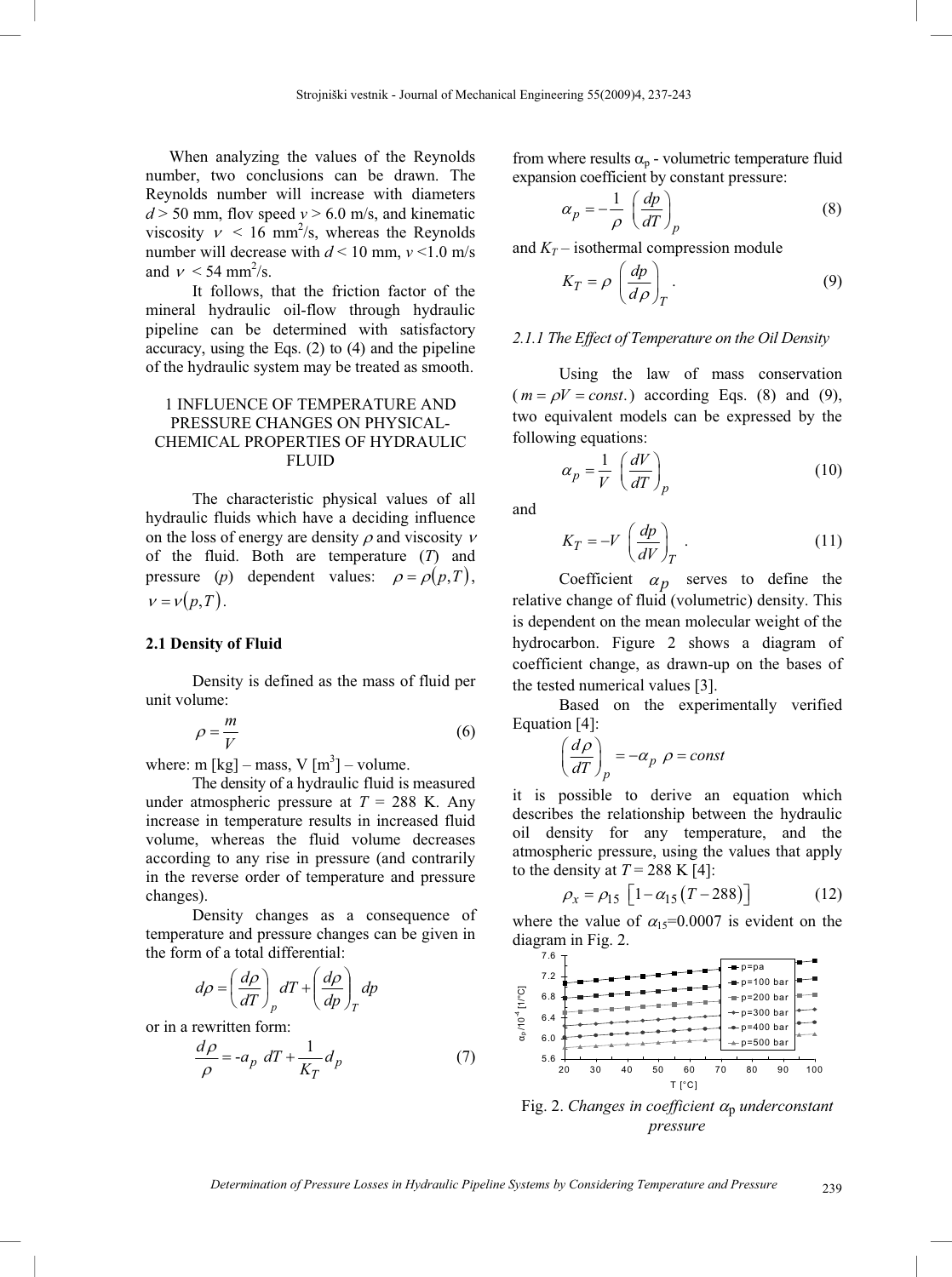# *2.1.2 The Effect of Pressure on the Hydraulic Oil density*

As mentioned above, the fluid volume reduces with any increase in pressure, while its density becomes greater at the same time. Compression module can be expressed in terms of the previously-stated equations:

$$
K_T = \rho \left(\frac{dp}{d\rho}\right)_T = -V \left(\frac{dp}{dV}\right)_T
$$

so that any alteration in density, as a function of pressure change, for both the constant values of compression module  $K_T$  and constant temperature, is worked out by the formula below:

$$
\Delta \rho = \rho \frac{\Delta p}{K_T} \tag{13}
$$

whereby it follows that

$$
\rho_p = \rho_x + \Delta \rho = \rho_x + \rho_x \frac{\Delta p}{K_T} = \rho_x \left( 1 + \frac{\Delta p}{K_T} \right). \quad (14)
$$

Coefficient  $(K_T)$  change diagram modeled on the bases of the tested numeric values [2] is presented in Fig. 3.



Fig. 3. *Change of isothermal*  $(K_T)$  and adiabatic  $(K<sub>S</sub>)$  compression module as a function of *operating pressure and oil temperature* 

#### **2.2 Viscosity**

Viscosity represents fluid resistance to shear or flow and is a measure of the adhesive/cohesive or frictional fluid's property.

Used in hydraulics, there is a concept of dynamic viscosity, the value of which is determined by Newton's equation concerning parallel linear laminar flow.

$$
\frac{F}{A} = \mu \frac{dv}{dx}
$$
 (15)

where:  $F[N]$  – is side force;  $A [m^2]$  – side force surface; *dv/dx* [1/s] – velocity of angular deformation.

Dynamic viscosity is expressed in Pascal seconds [Pa·s], which corresponds to [kg/m·s]. In technical practice, the term kinematic viscosity is used, which is defined as the ratio between dynamic viscosity and fluid density:

$$
v = \frac{\eta}{\rho}.
$$
 (16)

*2.2.1 Influence of Temperature Change on the Viscosity of the Hydraulic Oil* 

The kinematic viscosity of industrial oils is measured under atmospheric pressure at 40 °C. It is classified into VG viscosity classes according to the ISO standard. Hydraulic fluids of class ISO VG 46 are most frequently used in praxis. They are followed by fluids classed as VG 32, and less commonly by VG 68 or 22.

Several formulae, derived for determining viscosity as a function of temperature, can be found in relevant literature, e.g. [6]:

$$
\mu = b e^{-a \cdot T_A} \quad \text{- according to Reynolds} \quad (17)
$$

$$
\mu = \frac{a}{(b + T_A)^C}
$$
 - according to Slotte (18)

$$
(v+a) = b \frac{1}{d^{T_a}} - \text{according to Walther (19)}
$$
  

$$
\frac{b}{(T_a c)}
$$

$$
\mu = a e^{(T_A - c)}
$$
 - according to Vogel. (20)  
The coefficient *a*, *b*, *c*, *d* contained in the

The coefficients *a, b, c, d* contained in the Eqs. (17) to (20) are affected by the properties of individual hydraulic fluids, with  $T_A$  signifying the absolute temperature. The most accurate among them is Eq. (20) but the more frequently used one is Eq. (19), which also forms the basis for the ASTM viscose temperature diagram's design [5].

The measurement for the change of kinematic viscosity with temperature is commonly determined by the viscosity index (VI), a non-dimensional number. Oils of faster viscosity alteration are classified as HM oils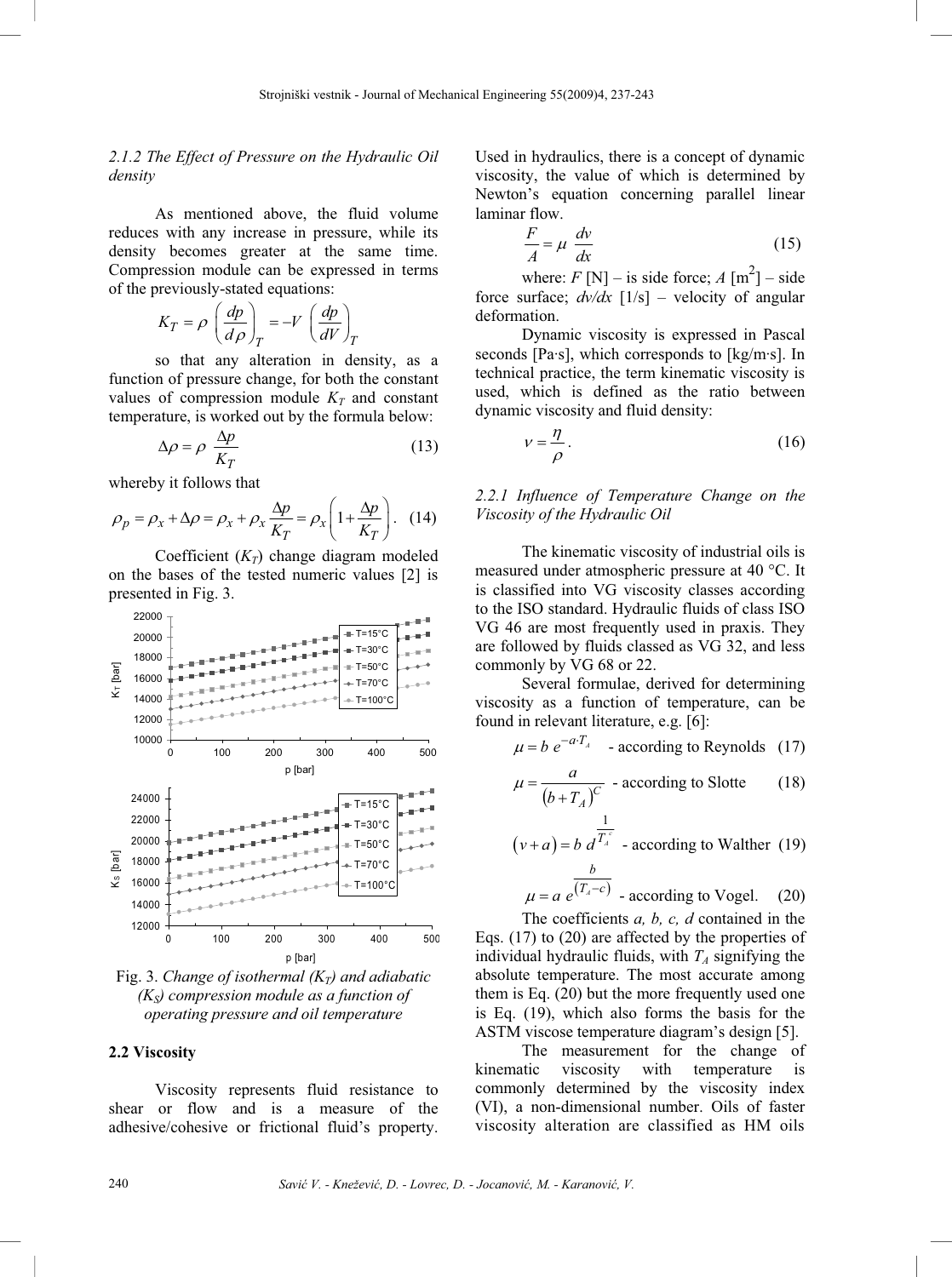$(VI = 90)$ , and those of slower alteration as HV oils ( $VI = 140$ ).

Figure 4 shows a diagram of viscosity alteration as a function of temperature and in relation to HM oils 32, 46, and 68. The diagram represents the results of tests for oil's viscosity at 40 and 100 °C [5].



Fig. 4. *The alteration of viscosity as a function of temperature for oils HM 32, 46 and 68* 

# *2.2.2 The Effect of Pressure on the Viscosity of Hydraulic Oils*

Oil viscosity increases with any concurrent increase in pressure. The speed of this change depends on the molecular structure of the oil, meaning that the speed will be higher where the oil viscosity is lower.

Numerical value of kinematic viscosity alteration as a function of the change in pressure can be worked out in two different ways:

a) directly by kinematic viscosity calculation:

$$
v_p = v \left(1 + k \ p\right) \tag{21}
$$

where:  $k = 0.002$  to 0.003 stands for the change of viscosity coefficient;

b) indirectly, i.e. obtaining a dynamic viscosity value by first using the Barus equation:

$$
\mu = \mu_0 \ e^{\alpha p} \tag{22}
$$

where:  $\alpha = \alpha(p,T)$  – coefficient of viscosity depending on pressure,  $\mu_0$  - value of dynamic viscosity under atmospheric pressure, and at an appropriate operating temperature (see Fig. 5).

The kinematic viscosity calculation drawn from this model is done in relation to the calculated value of dynamic viscosity and the

density at the operating temperature and pressure using the following formula:

$$
v_p = \frac{\eta_p}{\rho_p} = \frac{\mu_0 e^{\alpha p}}{\rho_x \left(1 + \frac{\Delta p}{K_T}\right)}\tag{23}
$$

which follows from Eqs.  $(14)$ ,  $(16)$  and  $(23)$ .



Fig. 5. The alteration of the coefficient  $\alpha$  as a *function of any change in temperature, and operating pressure ranging from pa to 500 bar for mineral oils with paraffin base structure [5]* 

## 3 NUMERICAL VALIDATION OF THE PROPOSED MODEL

The correlation of temperature and pressure with changes in the key properties of fluids, which should be taken into account when calculating pressure losses within hydraulic systems, is presented in Chapters 1 and 2. It remains unclear whether change in density and viscosity substantially effects pressure loss in hydraulic systems, and whether they should be considered while designing a hydraulic system; and if so, how to set up a general model for calculating the exact loss of pressure.

It only makes sense to answer the question with regard to a representative model of the pipeline complying with defined criteria, as follows:

- pipeline diameters 15, 25 and 40 mm alternately;
- pipeline length 1 m;
- velocity of flow 6 m/s;
- type of hydraulic mineral oil HM46, viscosity index 90 to 100;
- operating temperature of the hydraulic oil 50  $\mathrm{^{\circ}C};$
- density of the hydraulic oil 875 kg/m<sup>3</sup> at 15 °C;
- operating pressure 100, 200, 300 and 400 bar;
- the nature of the pressure change: adiabatic.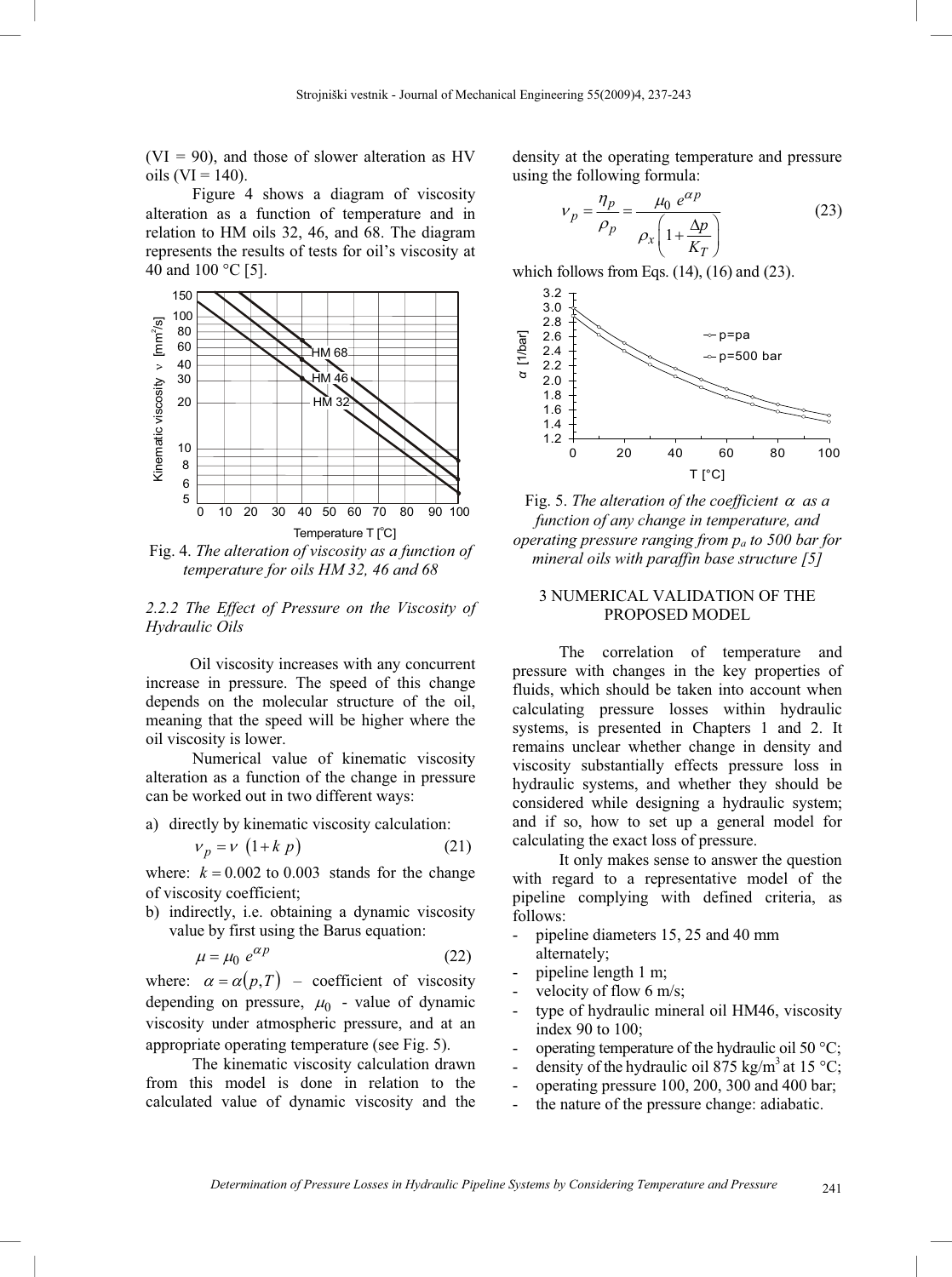# **3.1 Step 1 - Calculation Model for Determining Oil Density at Operating Temperature 50 °C, and Atmospheric Pressure.**

The volumetric temperature expansion coefficient equals (Fig. 2)  $\alpha_0$ =7.0·10<sup>-4</sup>, which makes the fluid density at operating temperature 50 °C and under atmospheric pressure equal to:

$$
\rho_{50} = \rho_{15} [1 - 0.0007 (T - 288)] = 853.6 \text{ kg/m}^3.
$$

#### **3.2 Step 2 - Calculation Model for Determining Oil Density under Operating Pressure**

The compression module for the adiabatic change of pressure (Fig. 3) equals:

a)  $p_1 = 100$  bar  $\implies K_{S1} = 17400$  bar; b)  $p_2 = 200$  bar  $\Rightarrow K_{S2} = 18200$  bar; c)  $p_3 = 300$  bar  $\Rightarrow K_{S3} = 19200$  bar; d)  $p_4 = 400$  bar  $\implies K_{S4} = 20500$  bar.

Oil density under the defined pressures equals:

$$
\rho_{100} = \rho_0 \left( 1 + \frac{p_1}{K_{T1}} \right) = 858.5 \text{ kg/m}^3
$$
  
\n
$$
\rho_{200} = 862.9 \text{ kg/m}^3
$$
  
\n
$$
\rho_{300} = 866.9 \text{ kg/m}^3
$$
  
\n
$$
\rho_{300} = 870.3 \text{ kg/m}^3
$$

The density change curve as a function of operating temperature and temperature, is shown in Figure 6.



Fig. 6. *Density change as a function of pressure change at temperature 50 °C*

### **3.3 Step 3 - Calculation Model for Determining Viscosity at Operating Temperature**

Kinematic viscosity of oil HM 46 is  $46·10^{-6}$  m<sup>2</sup>/s at 40 °C and 30 $·10^{-6}$  m<sup>2</sup>/s at 50 °C.

## **3.4 Step 4 - Calculation Model for Determining Viscosity under Operating Pressures**

Kinematic viscosity at 50°C and under atmospheric pressure equals  $25.10^{-6}$  m<sup>2</sup>/s, whereas pressure coefficient is 0.0025. Therefore, viscosity of the determinate operating pressures equals:

- 
$$
p_1 = 100 \text{ bar}
$$
:  
\n $v_{100} = v (1 + k \cdot p_1) = 37.5 \cdot 10^{-6} \text{ m/s}^2$ ;  
\n-  $p_2 = 200 \text{ bar}$ ;  $v_{200} = 45 \cdot 10^{-6} \text{ m/s}^2$ ;  
\n-  $p_3 = 300 \text{ bar}$ ;  $v_{300} = 52.5 \cdot 10^{-6} \text{ m/s}^2$ ;  
\n-  $p_4 = 400 \text{ bar}$ ;  $v_{400} = 60 \cdot 10^{-6} \text{ m/s}^2$ .

# **3.5 Step 5 - Calculation Model for Determining Pressure Loss**

a) Viscosity corrected in accordance with the level of operating temperature. The starting parameters:

 $v_{50} = 30.10^{-6} \text{ m}^2/\text{s}; \rho = 875 \text{ kg/m}^3;$  $v = 6$  m/s;  $d = 25$  mm;  $L = 1$  m.

b) Viscosity corrected in accordance with the level of operating temperature and operating pressure. The starting values:  $v = 6$  m/s;  $d = 25$  and 15 mm;  $L = 1$  m.

$$
p_a \Rightarrow v_0 = 30.10^{-6} \text{ m}^2/\text{s}; \rho_0 = 875 \text{ kg/m}^3;
$$

- $-p_1 = 100$  bar  $\Rightarrow v_{100} = 37.5 \cdot 10^{-6}$  m<sup>2</sup>/s;  $\rho_{100}$  = 858.5 kg/m<sup>3</sup>;
- $p_2 = 200$  bar  $\Rightarrow v_{200} = 45.10^{-6}$  m<sup>2</sup>/s;  $\rho_{200}$  = 862.9 kg/m<sup>3</sup>;
- $-p_3 = 300$  bar  $\Rightarrow$   $v_{300} = 52.5 \cdot 10^{-6}$  m<sup>2</sup>/s;  $\rho_{300}$  = 866.5 kg/m<sup>3</sup>;
- $p_4 = 400$  bar  $\Rightarrow$   $v_{300} = 60.10^{-6}$  m<sup>2</sup>/s;  $\rho_{400}$  = 870.3 kg/m<sup>3</sup>.

*An example of the calculation model for determining turbulent flow: step 5a* 

- The Reynolds number equals:  $Re = \frac{v \ d}{v} = 5000$ .
- The friction coefficient equals: 0.3164

$$
\lambda = \frac{0.5164}{Re^{0.25}} = 0.0376.
$$